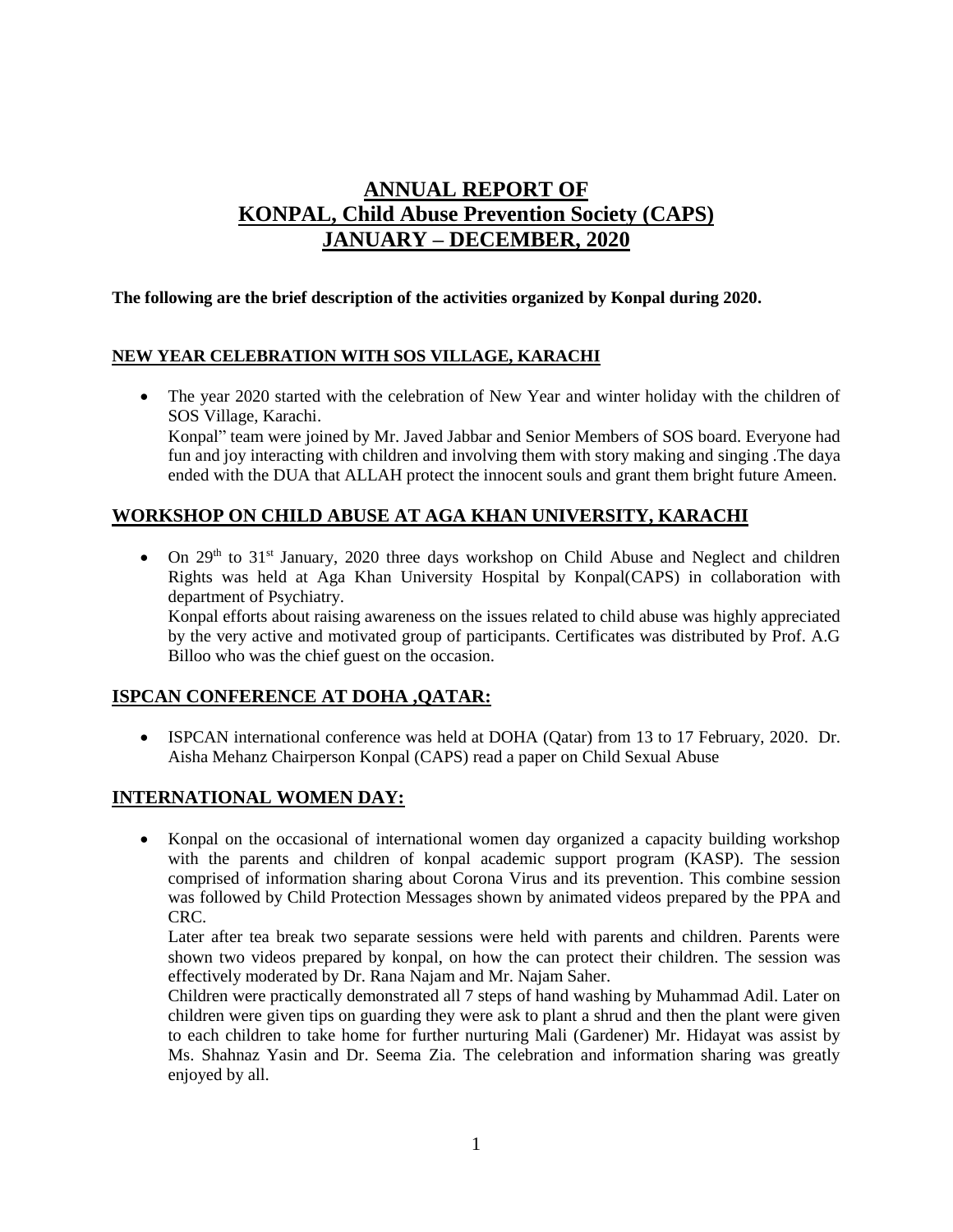### **FOUR VIDEO CONFERENCES AND WEBINAR:**

- 1. Child Abuse in Digital ERA on  $18<sup>th</sup>$  July, 2020
- 2. Seminar on Autism on zoom about Safeguarding the right of Differently Able Children on 24<sup>th</sup> October 2020 and rasing awareness on autism.
- 3. Seminar on youth Internet, the youth's weapon for change on 14<sup>th</sup> November 2020.
- 4. Seminar on about Safeguarding the right of Differently Able Children (Multi Disciplinary Approach to Cerebral Palsy in Children) on 12<sup>th</sup> December 2020.

### **RELIEF ACTIVITIES OF KONPAL DURING COVID PANDEMIC**

- 1. Essential Ration to More than 300 children at SOS village (Malir)
- 2. Essential Ration to Khuda ki Basti and 25 PPE. in April
- 3. Essential Ration distributed during Ramzan to more than 100 houses in Malir (Khokhrapar)
- 4. Eid Packages were distributed to more than 150 families in Chand Rat at Malir (Khokrapar)
- 5. Distribution of PPE to Doctors and Paramedics through Mr. Bashir Arien.
- 6. In the month of June konpal distributed 300 school copies to SOS village children as requested by the Director of SOS Village along with books on different subject. Dr. Rana Najam member of konpal donated 300 copies. Konpal members donated generously for the affects of rain and flood during the devastating rain in Sindh in august 292020

#### **CELEBRATION OF INDEPENDENCE DAY**

• Independence day celebration was held at konpal office with cake cutting ceremony followed by national songs.

## **UNIVERSAL CHILDREN DAY CELEBRATION**

- $\bullet$  On 20<sup>th</sup> November 2020 konpal celebrated universal children day with children of Gulshan public school, Karachi the event included a session on SOPs, the children were told about the importance of wearing mask, social distancing and hand washing followed by demonstration on hand washing.
- The event was organized in collaboration with PMA.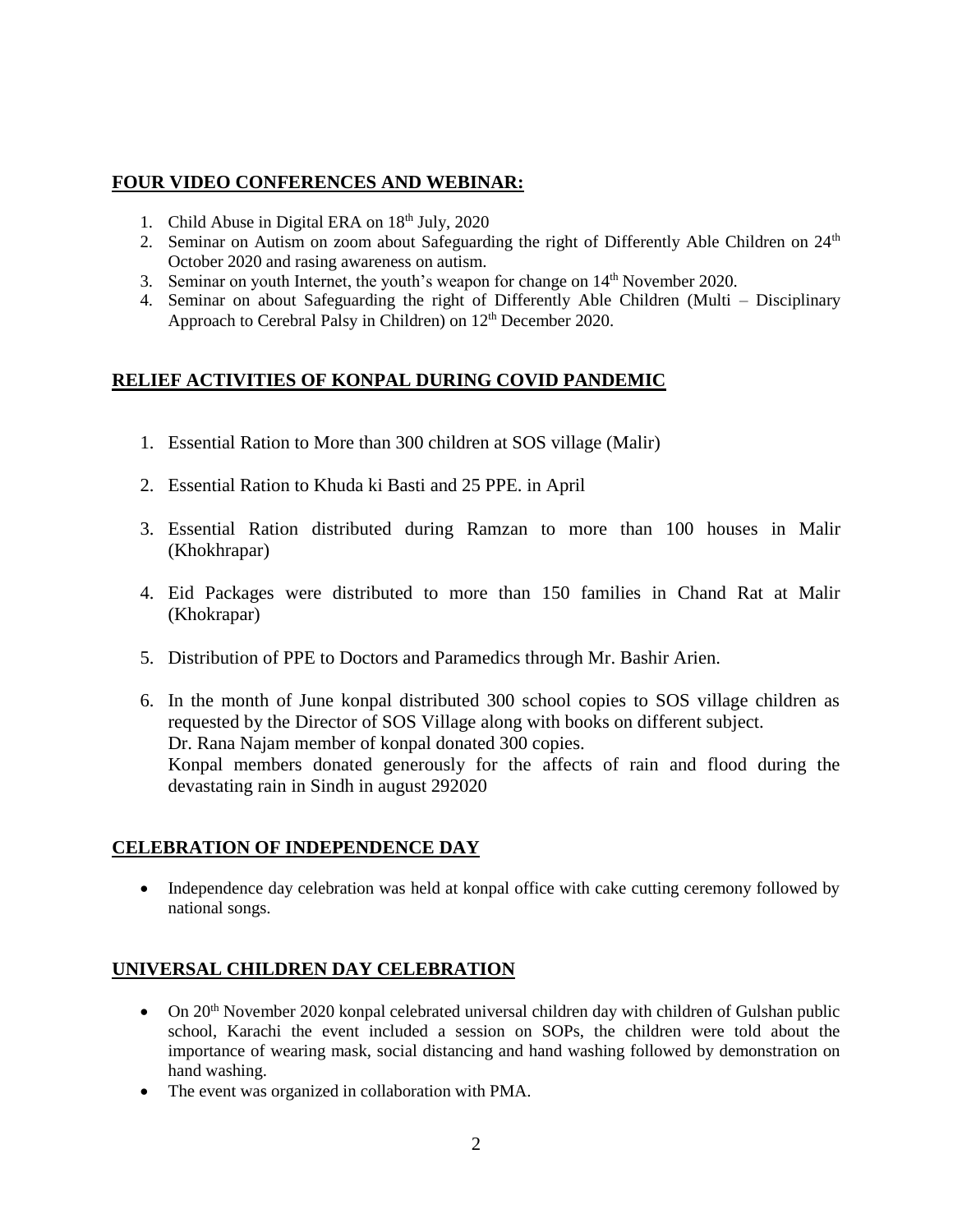## **WALK ON UNIVERSAL CHILDREN DAY**

- Konpal organized walk on the occasion of Universal Children Day on  $20^{th}$  November 2020 A short walk with the children of the gulshan public school which was followed by distribution of face mask, biscuts and glass of milk to all the children.
- The event ended with press briefing by konpal and PMA members.
- All the members children and school teachers enjoyed the day with lots of singing and marry making. Prof. Tipu Sultan, HR. Chairperson Dr. Mirza Ali Azhar and many dignitaries joined the occasion.

## **KONPAL REPRESENTATION IN MEDIA**

- On 9<sup>th</sup> October 2020 a talk was given on Child Abuse and Neglect by Dr. Aisha Mehnaz on GEO TV.
- On  $16<sup>th</sup>$  &  $17<sup>th</sup>$  November 2020 a talk was given on child abuse by Dr. Aisha Mehnaz on DAWN and TV one Channel.
- On  $12<sup>th</sup>$  November 2020 a seminar was attended by Dr. Aisha Mehnaz, Ms. Shahnaz Yasin & Mr. Muhammad Adil on CHILD BEGGARY and traffic police panelist profile and (time line) was arranged by Mrs. Shayaan Malik founder and presented of SOCF. Dr. Aisha Mehnaz a speaker on the occasion talk about the (the effects of abuse on Children).
- 92 Media News with Mr. Moeed on polio 11-08-2020
- Geo News on child sexual abuse 15-10-2020
- $\bullet$  20<sup>th</sup> November 2020 on the occasion of universal children day Dr. Aisha appeared as guest in TV one.

## **KONPAL MEETINGS:**

 Konpal executive committee meeting: were regularly held during corona pandemic. Three meeting were held on zoom and one on ground by observing SOPs during the pandemic including one general body meeting held in august 2020.

#### **KONPAL'S VIDEO CONFERENCE OF GENERAL BODY MEETING ON ZOOM.**

In the General Body meeting held on  $14<sup>th</sup>$  August, 2020 on Zoom election was held for the tenure 2020 – 2022. It was unanimously decided by all present in the General Body meeting to continue with the current cabinet for the next tenure  $(2020 - 2022)$  all office bearers & executive members, life & ordinary members agreed. It was also decided to fill the seats of vacant board members. Members were asked to send their names for executive committee / board members.

The final list of elected office bearers and executive members are as follow: